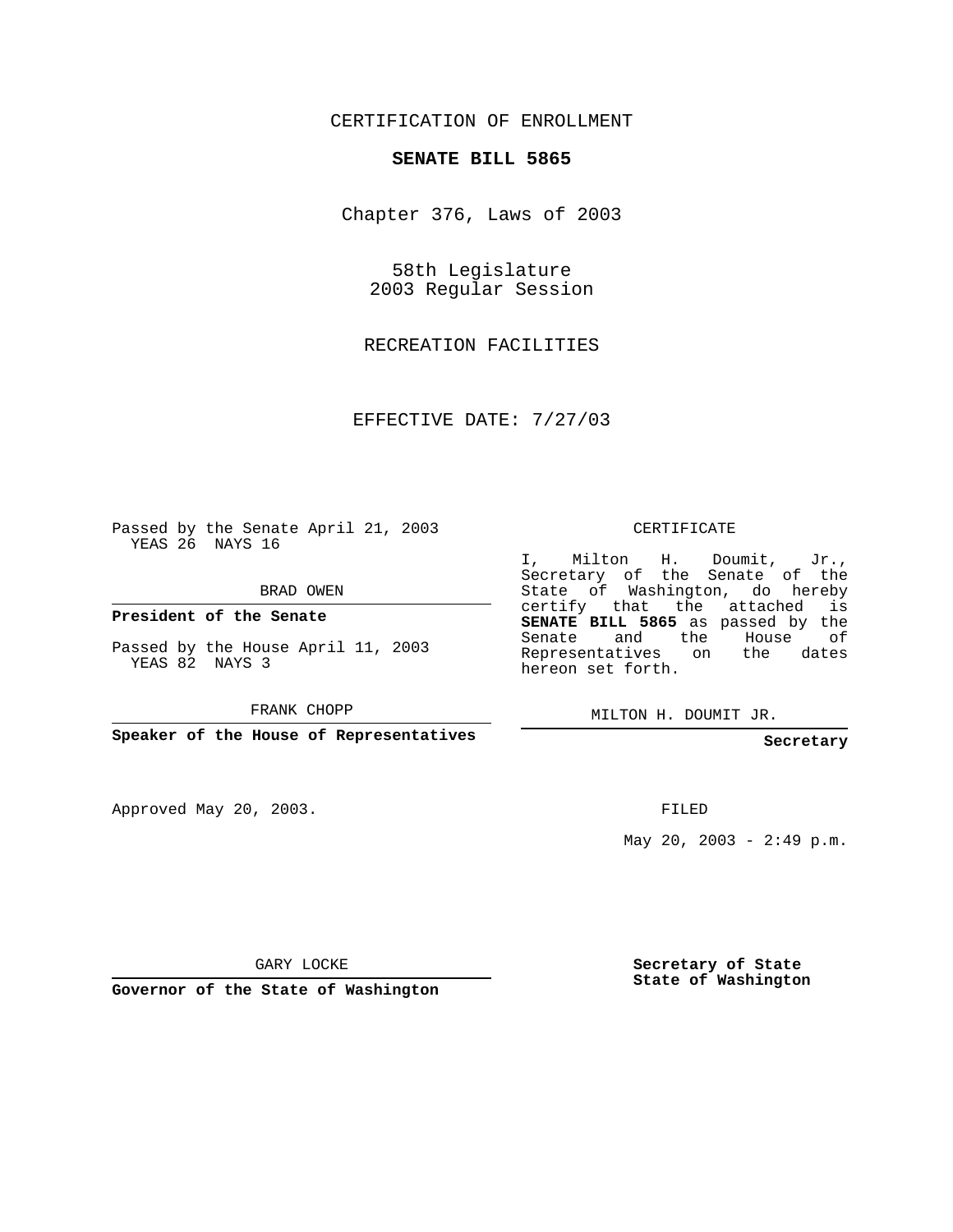## **SENATE BILL 5865** \_\_\_\_\_\_\_\_\_\_\_\_\_\_\_\_\_\_\_\_\_\_\_\_\_\_\_\_\_\_\_\_\_\_\_\_\_\_\_\_\_\_\_\_\_

\_\_\_\_\_\_\_\_\_\_\_\_\_\_\_\_\_\_\_\_\_\_\_\_\_\_\_\_\_\_\_\_\_\_\_\_\_\_\_\_\_\_\_\_\_

## AS AMENDED BY THE HOUSE

Passed Legislature - 2003 Regular Session

**State of Washington 58th Legislature 2003 Regular Session**

**By** Senators B. Sheldon and Oke

Read first time 02/18/2003. Referred to Committee on Parks, Fish & Wildlife.

 1 AN ACT Relating to recreation facilities; and amending RCW 2 36.100.030.

3 BE IT ENACTED BY THE LEGISLATURE OF THE STATE OF WASHINGTON:

 4 **Sec. 1.** RCW 36.100.030 and 1999 c 165 s 16 are each amended to 5 read as follows:

 6 (1) A public facilities district is authorized to acquire, 7 construct, own, remodel, maintain, equip, reequip, repair, and operate 8 (a) sports facilities, entertainment facilities, convention facilities, 9 or regional centers as defined in RCW 35.57.020, and (b) for districts 10 formed after January 1, 2000, recreational facilities other than ski 11 areas, together with contiguous parking facilities. The taxes that are 12 provided for in this chapter may only be imposed for these purposes.

 (2) A public facilities district may enter into agreements under chapter 39.34 RCW for the joint provision and operation of such facilities and may enter into contracts under chapter 39.34 RCW where any party to the contract provides and operates such facilities for the other party or parties to the contract.

18 (3) Notwithstanding the establishment of a career, civil, or merit